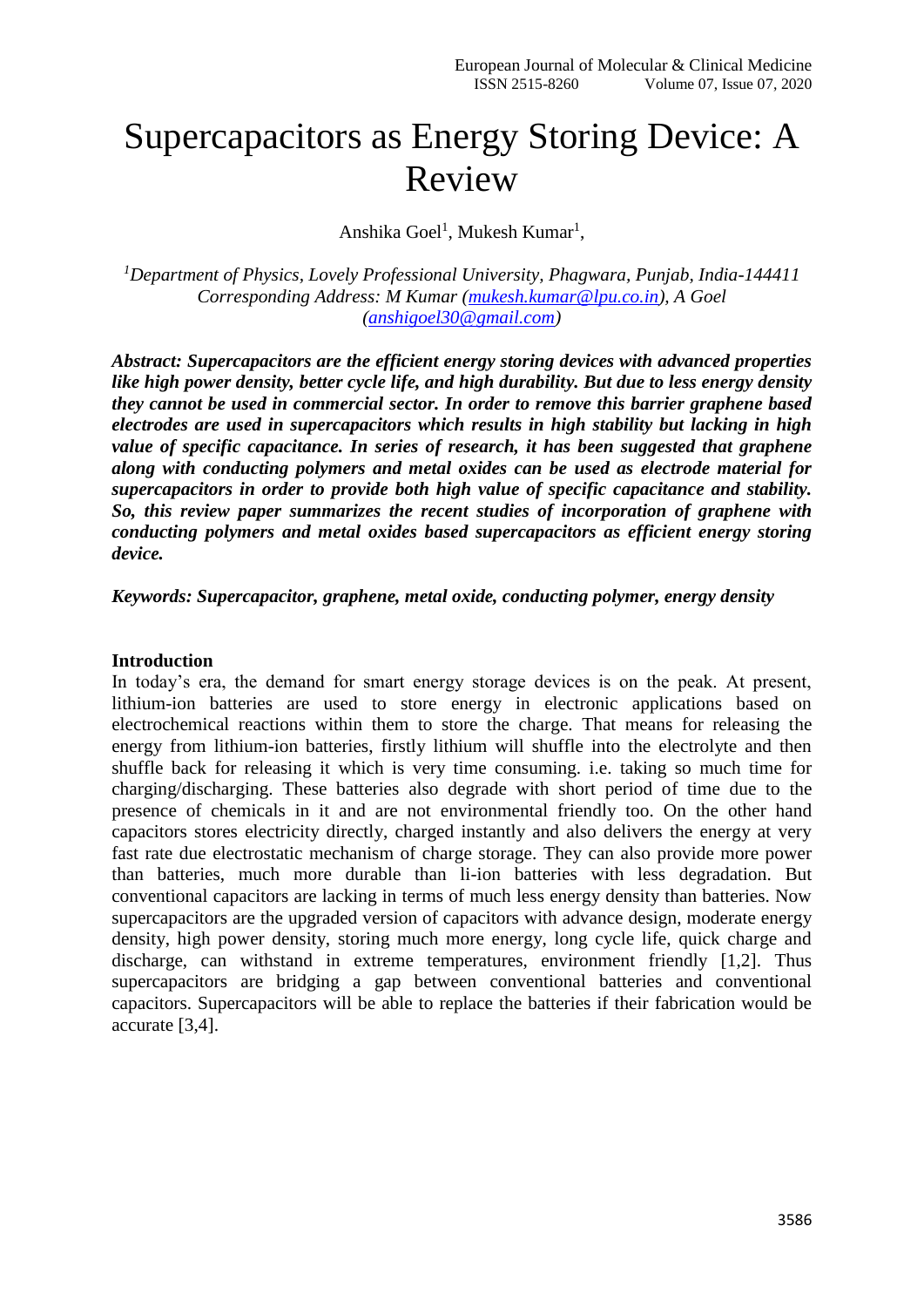

**Fig. 1: Schematic Diagram of Supercapacitors**

## **Background of Supercapacitors**

Based on current scenario in the field of research, although supercapacitors are not having that much energy density than lithium-ion batteries but they do have much more power densities in comparison of batteries [4].

Indeed, because energy is stored in the supercapacitors at the electrochemical interface between electrode and the electrolyte by simple charge separation mechanism allowing them to store and deliver energy at much faster rates than batteries [4]. From previous research it has been observed that supercapacitors are lacking in operating voltage i.e. they cannot stand with high voltage condition. Also self-discharging in supercapacitor is a cause of their declined performance. With agreement for the above mentioned properties of supercapacitors, it becomes a great interest of research among scientists for the potential utilization in hybrid and electric automobiles for energy recovery in regenerative braking, backup system, wearable and portable devices, and such a like [5].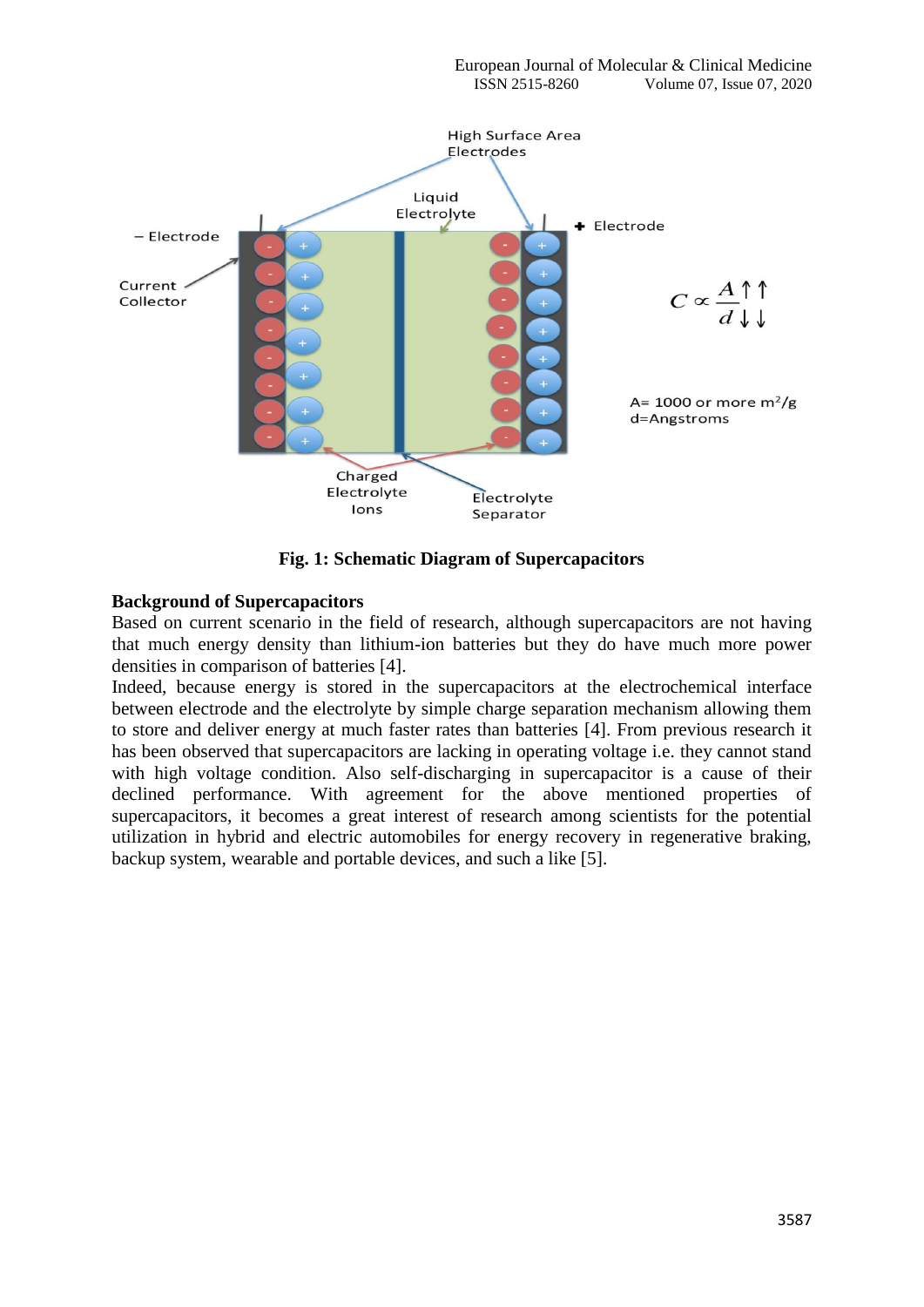

**Fig. 2: Simplified Ragone plot for the various electrochemical energy conversion systems.**

# **Classification of Supercapacitor**

Depending on energy storage mechanism and active material used, supercapacitors are classified into three categories: Electric Double Layer Capacitors (EDLCs) and Pseudocapacitors (PCs) and hybrid supercapacitors [6].

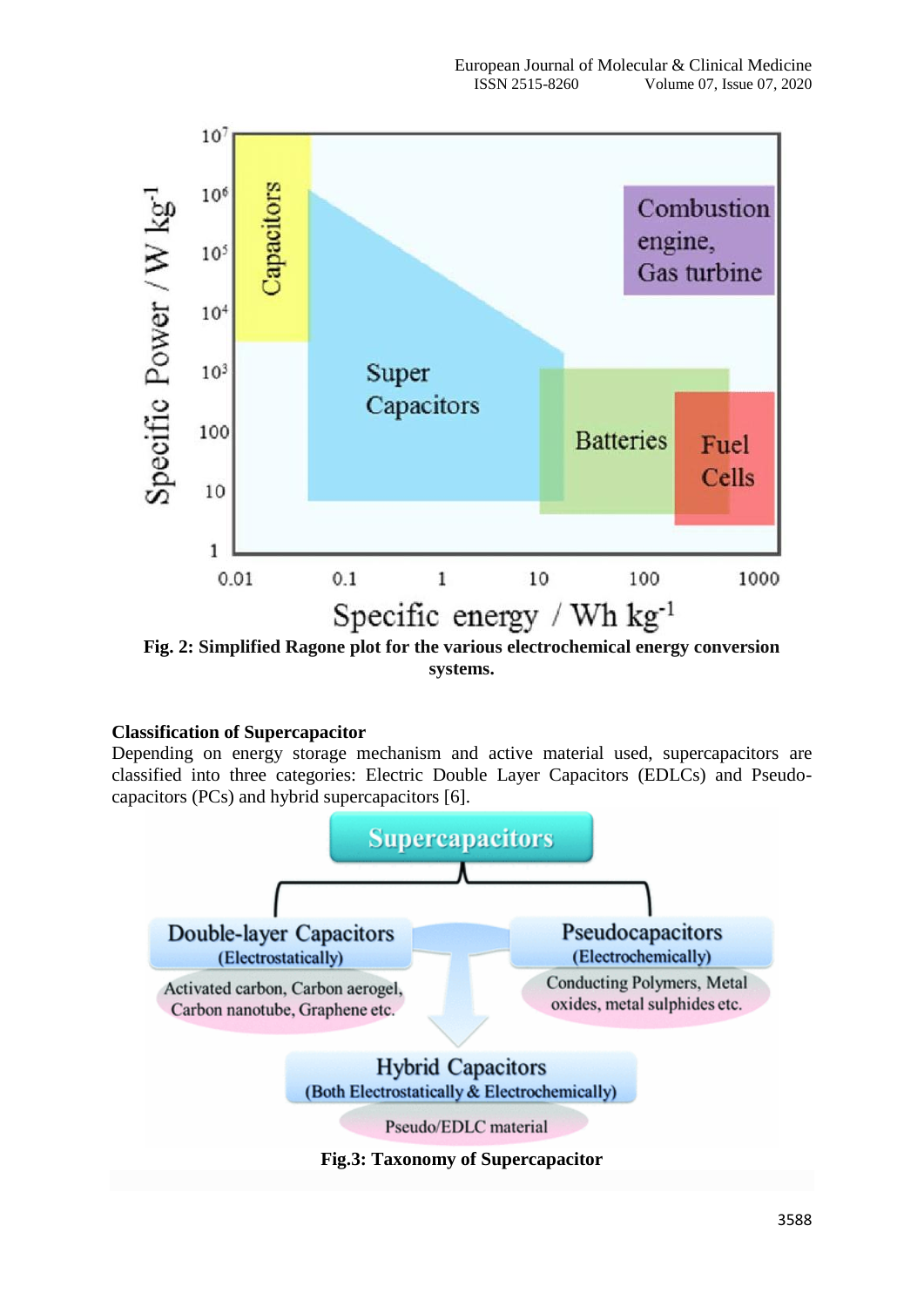In EDLCs, electrostatic charge accumulation is done at the interface of electrode and electrolyte and the material of electrode is usually fabricated by using electrically conductive materials (e.g. carbon based active materials). Whereas in pseudocapacitors, capacitance achieved by transferring the faradic charges between electrode and electrolyte [5]. On comparing these two, it was observed that EDLCs owning high power density and long cycle life but due to small surface area, fails to deliver high energy density and high specific capacitance. On the other hand, PCs possesses higher value of energy density and specific capacitance than EDLCs but having much less power density and poor cycle life. So far utilizing the potential of supercapacitors, simultaneous enhancement of energy density without loss in its power density and cycle life is the major challenge [6]. Third type supercapacitor i.e. hybrid supercapacitor is the combination of these two above mentioned supercapacitors combining the properties of both in order to achieve high value of specific capacitance along with high energy and power densities. It can be possible to design a hybrid supercapacitor by choosing right material for the fabrication of the electrodes simultaneously with incorporation of the electrolyte used in the device. Several combinations were already tested and several combinations are on the list. Presently researchers are focused on three types of hybrid supercapacitors: composite, asymmetric and battery type [6].

#### **Graphene Based Electrode for Supercapacitor**

Graphene, a supernatural material discovered in 2003 emerges as a promising material for novel potential application for electrochemical energy storage devices. Graphene is a single layer of graphite, a carbon based material found in pencil leads. It is a two-dimensional material consisting  $sp<sup>2</sup>$  bonds between carbon atoms and having honey-comb like structure. Owning unique properties like high electrical and thermal conductivity, 200 times stronger than steel, million times thinner than piece of paper, high transparency, excellent mechanical flexibility, large theoretical value of specific surface area ( $\sim$ 2600 m<sup>2</sup> g<sup>-1</sup>), it becomes the wonder material for the scientists for utilizing its properties in supercapacitors application in order to minimize the drawbacks faced by them [1-5].

With the chain of simultaneous experiments and research over using graphene based electrodes for supercapacitors, one of the review paper summarized the various forms of graphene-based material used in supercapacitors on the bases of structural complexity such as: zero-dimensional (0D) which includes free-standing dots and particles made of graphene, one-dimensional (1D) which consists of fiber/yarn type structures, two-dimensional (2D) includes nanocomposites films and papers based on graphene, three-dimensional (3D) like foams and hydrogels based on graphene. To design a supercapacitor using free standing dots of graphene, polymer binders and conductive additives are used to connect electrode with current collectors but these binders and additives normally doesn't contribute much to the overall capacitance and results in the degradation of both gravimetric and volumetric capacitance of a supercapacitor. Further, 1D and 2D type graphene-based material came into play providing a promising electrical conductivity and high mechanical flexibility but due to their aggregation and surface modification results in the moderate stability rate and poor power density. In contrast to these 3D porous graphene based electrodes can provide more ease to the electrolyte ions to diffuse within the surface which cannot be achieved due to aggregation of 2D and 1D graphene based materials therefore provide improved stability and more power density in accordance [4]. Self-charging flexible supercapacitor were designed using electrode of graphene-Ag-3D graphene foam, which was highly conductive with areal capacitance  $(38 \text{ mF cm}^{-2})$  which was three times higher than other reported flexible supercapacitors. Also, it had 65% capacitance retention after 2500 charge/discharge cycle. Paper also reported high value of power density and moderate value of energy density. Overall work provided a great idea for using flexible supercapacitors in wearable electronics [7]. Jang et al. synthesized porous graphene sphere having controlled pH by environmentally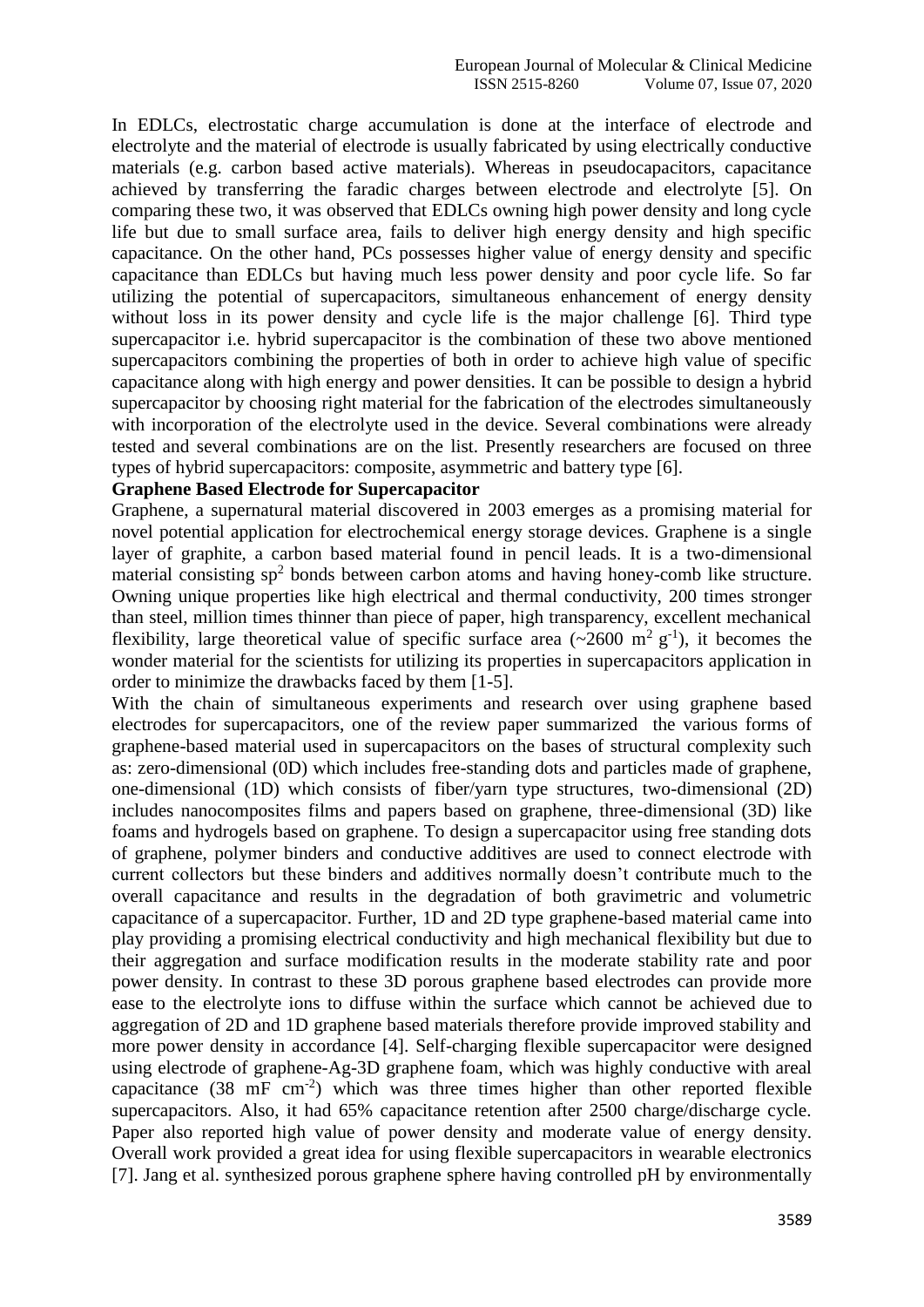friendly method. Synthesized material at pH 2 showed porous structure with 150  $m^2/g$ specific surface area while material at pH 10 showed porous structure with 216  $\text{m}^2/\text{g}$  specific surface area with higher specific capacitance of 182 F/g than graphene sphere fabricated at pH 2 [8].

Wide researches were conducted on supercapacitors based on graphene electrodes but due to some lacking, research took further direction.

## **Graphene/Conducting Polymer Based Electrode for Supercapacitor**

Although graphene is the preferred electrode material for supercapacitor but several modifications in its properties are entertained time to time in order to enhance the device performance such as doping of nitrogen onto graphene, graphene oxide, reduced graphene oxide, etc. In general for ideal supercapacitor device, preferred electrode should have high value of specific capacitance together with high stability. Considering this aspect, it was observed that pure/modified graphene based electrodes provides good stability but fails in providing high value of specific capacitance. In addition to this it was observed that graphene and conductive polymer/metal oxide composites can be used to provide high value of specific capacitance along with stability provided by graphene. Commonly used conductive polymers are: Polyaniline (PANI), Polypyrrole (PPy) and Poly (3, 4-ethylenedioxythiophene) (PEDOT) [6, 9].

One of the paper summarized the use of different polymers with graphene in order to enhance the properties of the electrode material in supercapacitors, came with the conclusion that PANI has been used most prominently than other conducting polymers because it possesses high theoretical capacitance value (750 F/g), excellent process ability, easy to synthesize and also it is cost effective [6]. Guevara et al. reported fabrication of reduced graphene/polyaniline composite based supercapacitors using infrared laser having specific capacitance value 442 F  $g^{-1}$  and 84% of capacitance retention after 2000 cycles [10]. Adam et al. reported synthesis of PANI/reduced graphene oxide composite electrodes for supercapacitors assisted by hydrothermal treatment having specific surface area of 228  $m^2g^{-1}$ , with specific capacitance from 420 to 239 F  $g^{-1}$  at current densities of 0.2 to 20 A  $g^{-1}$ . Also having 80% capacitance retention after 6000 cycles [11]. Ji et al. recorded the highest specific capacitance value (1217.2 F/g at 10 mV/s and 865.6 F/g at 1 A/g) till now using graphene/polyaniline (PANI) composites in the presence of graphene oxide with the assistance of phytic acid. High value of capacitance and long cycle life is due to the synergistic effect of graphene and PANI respectively [12].

PPy and PEDOT composites are also used with graphene but due to low specific capacitance value, their use is limited till date.

## **Graphene/Conducting Polymer/Metal Oxide Based Electrode for Supercapacitor**

Although the binary composites of some metal oxides with conducting polymers and graphene has also been studied and yields good results. But from last few years this research has been shifted towards ternary composites for electrode material. Considering ternary metal oxides like  $ZnCo<sub>2</sub>O<sub>4</sub>$ ,  $CoMoO<sub>4</sub>$ ,  $MnCo<sub>2</sub>O<sub>4</sub>$ , and  $NiCo<sub>2</sub>O<sub>4</sub>$  are the rising materials from recent studies with enormous properties like high electrochemical activity and electrical conductivity together with high abundance, low cost and environment friendliness [13-16]. From past few years, researchers are focused on making ternary composites using metal oxide/conducting polymer with graphene in order to improve overall performance of supercapacitor device.

Combination of  $NiCo<sub>2</sub>O<sub>4</sub>$  with PANI results in large electrode surface area which increases the cycling stability and provides better accommodation of mechanical stress as well as decreases the length of electron transport [16]. On the other hand, composite of  $NiCo<sub>2</sub>O<sub>4</sub>$  with carbon based material gives much higher values of specific capacitance along with large surface area resulting in the better performance of energy storing device [15].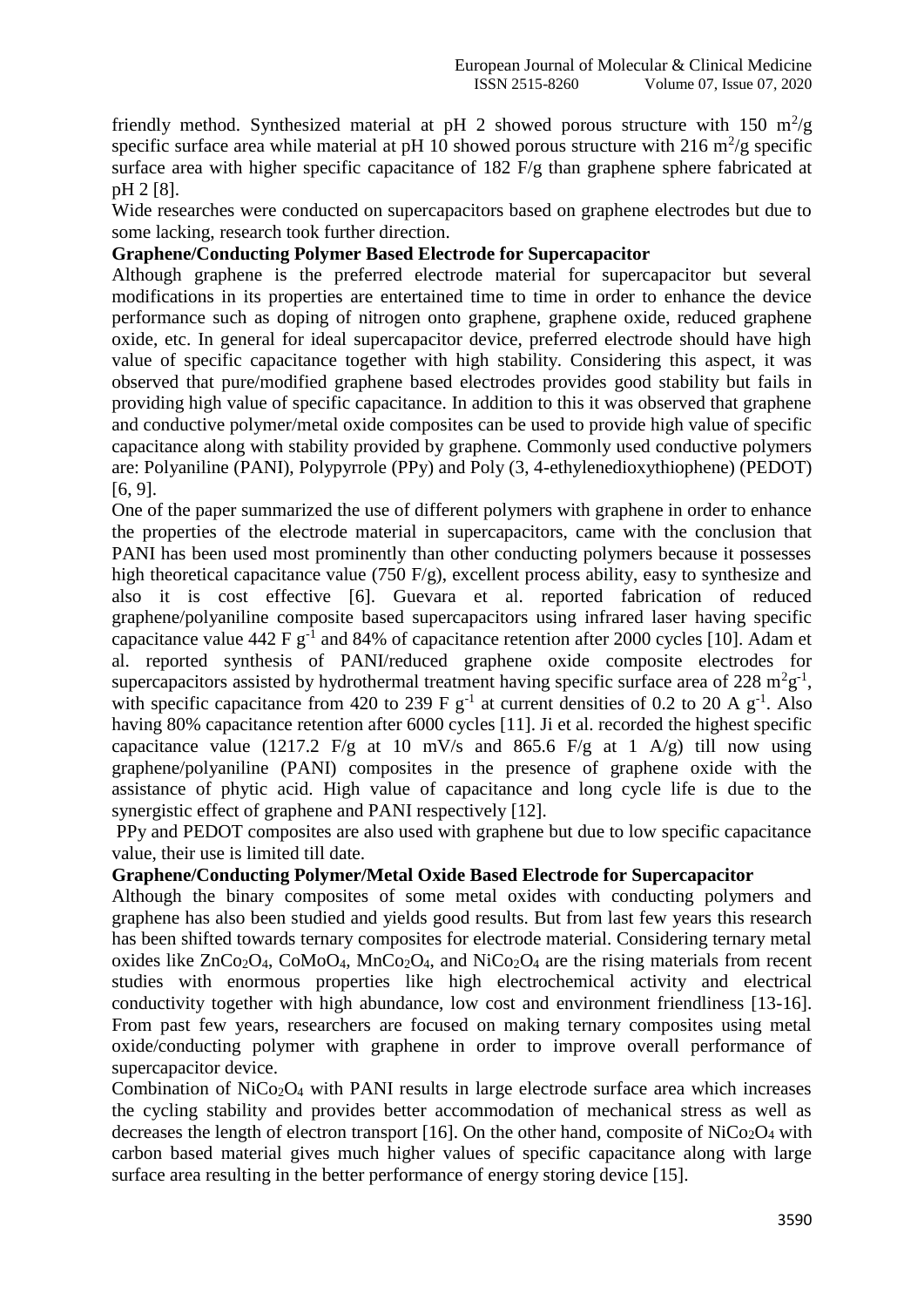Therefore, when these two profound materials (PANI and spinal metal oxides) combined together with incorporation of graphene as stability holder using suitable synthesis method, then a novel product will result with the properties of these three materials.

#### **Challenges/Limitation for the Commercialization of Supercapacitor Devices**

Although several advances and research grown successively on graphene/conductive polymer based electrode material for supercapacitors in order to incorporate with the various drawbacks but still there is a room for improvement in the enhancement of these properties. There are many challenges which can be overcome with time. Some of the challenges are:

- Feasible and cost effective method for the production of such electrochemical energy storage devices. Several methods used today are very expensive which resist the mass production of the device. There is a need to find such method by which cost of the production reduces, making commercialization possible in future [4-6].
- There is a need to access more porous 3D structure using different fabrication method in order to achieve more pore size so that it can provide more surface area to electrolyte ions to diffuse into the electrode hence resulting in high capacitance value with increased energy density [6].
- Some techniques yet to be determined for utilization of whole surface area provided by the graphene material so that specific capacitance value should increase more dominantly [7, 17].
- From previous researches, it is observed that the volume of fabricated supercapacitor devices increases effectively which will degrade the quality of the device as well as the energy density. This is one of the biggest challenges during the fabrication of any supercapacitor device. Future work should focus on this limitation as device fabrication should be done by considering all those factors increasing the volume of the device [17, 11].
- Last and the most important challenge for the commercialization of supercapacitors and which lack them from batteries is low energy density value, i.e. they cannot hold much amount of charge at a time, which is the main requirement for any energy storage device to be liable in electronic application [5, 11].

Despite of several challenges, researchers are trying various ways to overcome all these problems. Also with some sort of time some challenges are already taken in hand.

#### **Future Scope for Supercapacitor**

Supercapacitors have tremendous applications due to their advance property. They replaced the lithium-ion batteries in various potential applications and are on the surge of new development with a promising future. Some future aspects may follow:

- Supercapacitor potential application can also be utilized in other electronic devices such as solar cells to directly store the electricity and deliver it at instant of time.
- $\triangle$  There is a high demand for flexible supercapacitors for wearable and portable electronics like sports watches with measuring sensor or for monitoring heartbeat. Due to high mechanical strength and environment friendly properties of these supercapacitors it is possible to utilize their worth in such application.
- Making a promising self-energy storage device using graphene/conductive polymers/metal oxide composite with promising high power density and high energy density [18-29].

By doing so, one day supercapacitors will fully replace batteries on commercial scale and will help in advancement of technology.

# **Conclusion**

After reviewing several research papers, it is easy to conclude that supercapacitors are having wide applications but they need advance research for the commercialization in the market. In the series of researches, firstly several carbon materials were used as the electrode material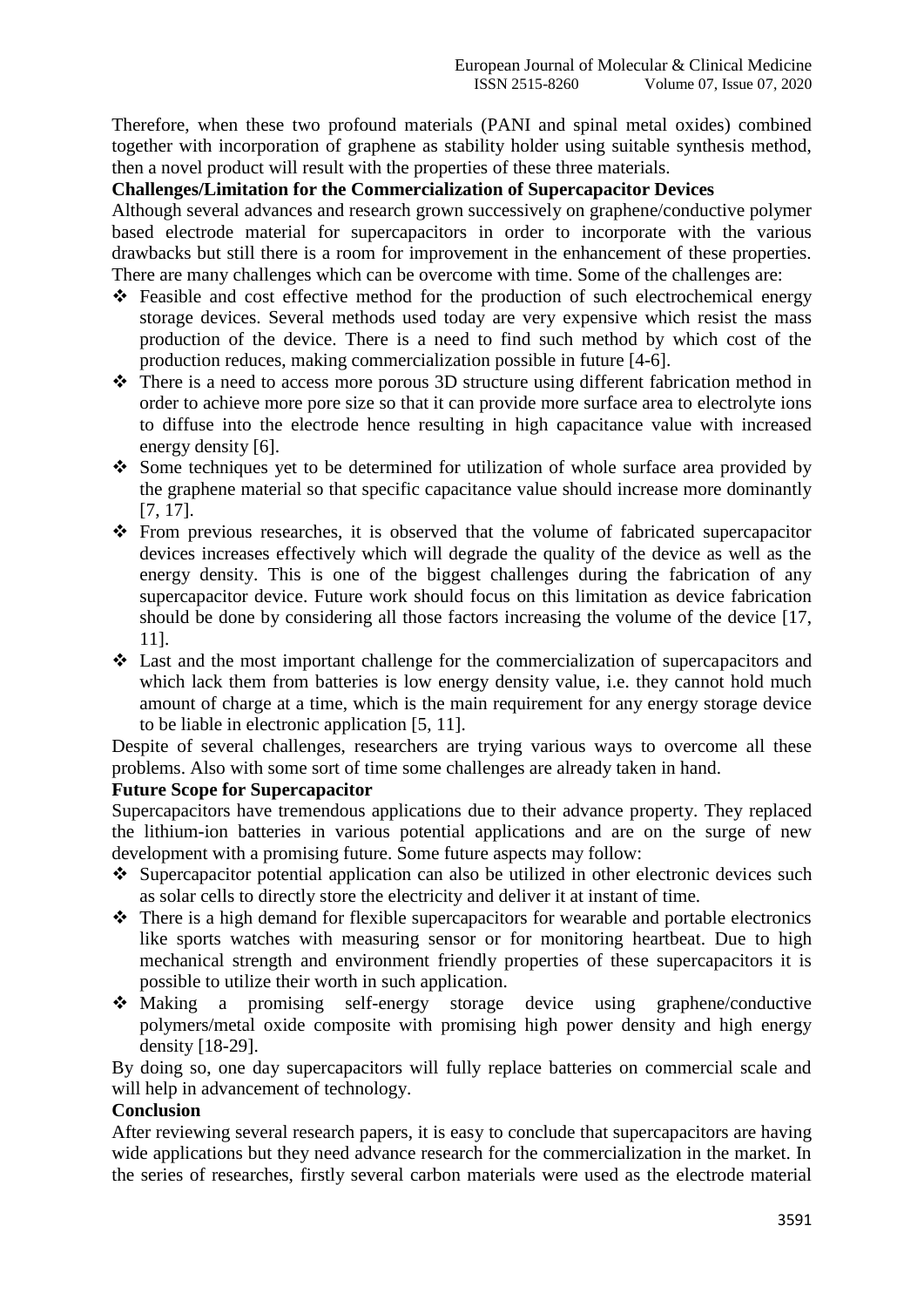for supercapacitors then invention of graphene disclose new ways for the advanced properties of these energy storing devices [24-26]. Several graphene based supercapacitors were constructed and tested showing high stability but the somehow lacked in the high specific capacitance value as well as high energy density. So, after various experiments it was found that conducting polymers can be used with graphene to make composite electrode which gave high stability with high specific capacitance value. With due sort of time, ternary combination using carbon material with conducting polymer and metal oxide were used for the electrode material for supercapacitor due to the achievement of better results than before [27, 28-33].

From that time to till now research has been going to find a suitable method from which supercapacitors can achieve high value of energy density without compromising other advanced properties in order to replace the batteries. Therefore, several researches are focused in this field of energy storing devices in order to provide a renewable energy storing device.

#### **References**

- **1.** Chen, Dai L.T, Carbon Nanomaterials for high-performance Supercapacitors, *Material Today*, 16, 7/8, July/August **2013**.
- **2.** Mukherjee, R., Lawes, G., & Nadgorny, B. (2014). Enhancement of high dielectric permittivity in CaCu3Ti4O12/RuO2 composites in the vicinity of the percolation threshold. *Applied Physics Letters*, *105*(7), 072901.
- **3.** Mukherjee, R., Huang, Z. F., & Nadgorny, B. (2014). Multiple percolation tunneling staircase in metal-semiconductor nanoparticle composites. *Applied Physics Letters*, *105*(17), 173104.
- **4.** Ke Q, Wang J, Graphene-based materials for supercapacitor electrodes A review, *Materiomics* 2, 37-54, 2016.
- **5.** Yang Z, Xia S. C. Y, Zhu Y, Preparation of 3D graphene-based architectures and their applications in supercapacitors, *Progress in Natural Science: Material International* 25, 554-562, **2015**.
- **6.** Gao Y, Graphene and Polymer Composites for Supercapacitor Applications: Review, *Nanoscale Research Letters* 12, 387, **2017**.
- **7.** Manjakkal L, Nunez C. G, Dang W, Flexcible self-charging supercapacitor based on graphene-Ag-3D graphene foam electrodes, *Nano Energy* 51, 604-612, **2018**.
- **8.** Ha T, Kim S. K, Choi J. W, Chang H, Jang H. D, pH controlled synthesis of porous graphene sphere and application to supercapacitors, *Advanced Powder Technology*, 330(1), 18-22, **2019**.
- **9.** Yu J, Xie F, Wu Z, Huang T, Wu J, Yan D, Huang C, Li L, Flexible metallic fabric supercapacitor based on graphene/polyaniline composites, *Electrochimica Acta*, 259, 968- 974, **2018**.
- **10.** Guevara A. L, Boscá A, Pedrós J, Pascual E. C, Andrés A, Calle, Martínez J, Reduced graphene oxide/polyaniline electrochemical supercapacitors fabricated by laser, *Applied Surface Science*, 467-468, 691-697, **2019**.
- **11.** Moyseowicz A, Gryglewicz G, Hydrothermal-assisted synthesis of a porous polyaniline/reduced graphene oxide composite as a high-performance electrode material for supercapacitors, *Composites Part B*, 159, 4-12, **2019**.
- **12.** Ji J, Li R, Li H, Shu Y, Li Y, Qiu S, He C, Yang Y, Phytic acid assisted fabrication of graphene/polyaniline composite hydrogels for high capacitance supercapacitors, *Composites Part B*, 155, **2018**.
- **13.** Chen Y, Kang G, Xu H, Kang L, "Two composites based on CoMoO<sup>4</sup> nanorods and PPy nanoparticles: Fabrication, structure and electrochemical properties", *Synthetic Metals,*  215, 50-55, **2016**.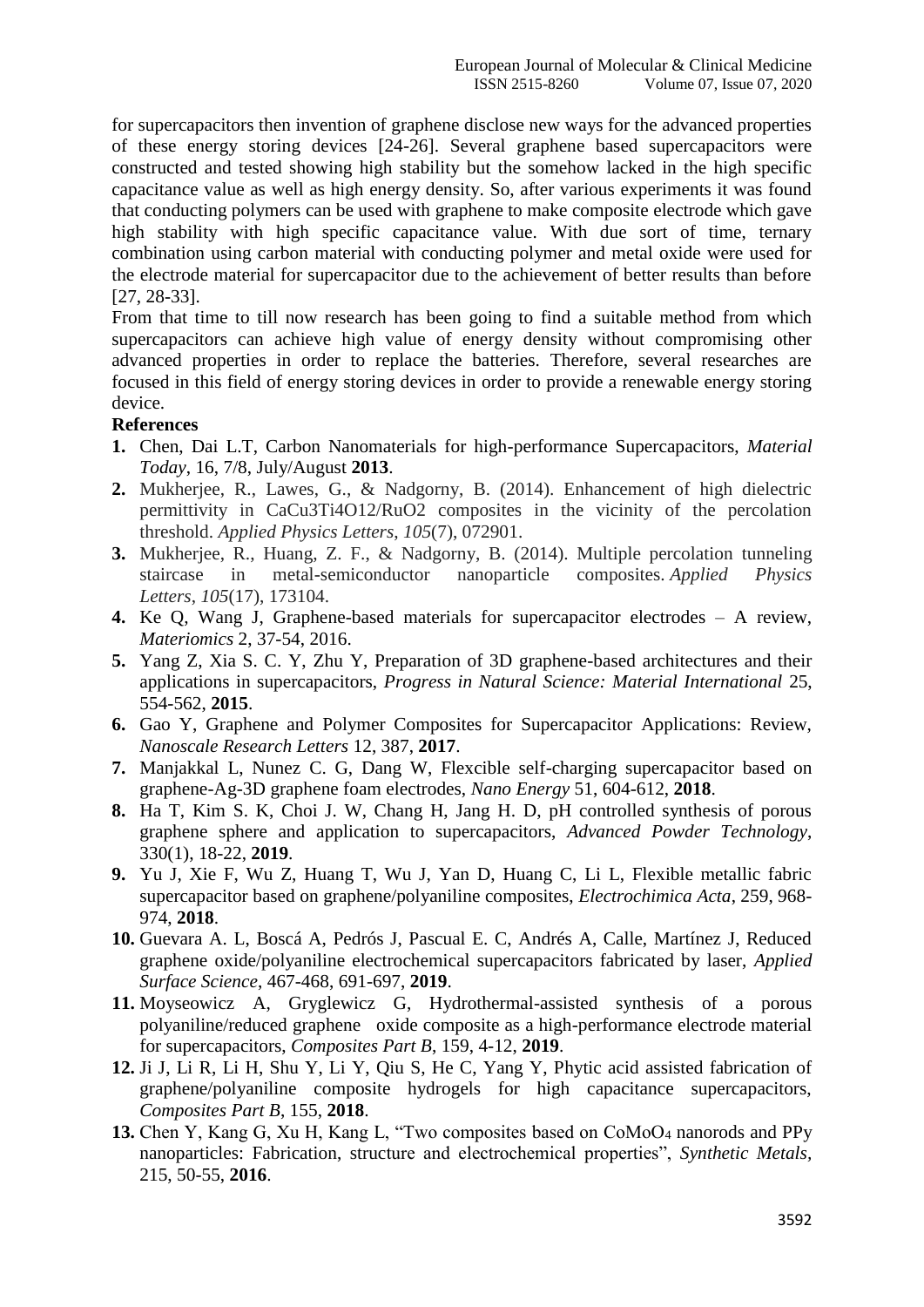- **14.** Wu C, Cai J, Zhang Q, Zhou X, Zhu Y, Li L, Shen P, Zhang K, "Direct growth of urchinlike ZnCo2O4 microspheres assembled from nanowires on nickel foam as highperformance electrodes for supercapacitors", *Electrochimica Acta,* 169, 202–209, **2015**.
- **15.** Huang C, Ding Y, Hao C, Zhou S, Wang X, Gao H, Zhu L, Wu J, "PVP-assisted growth of Ni-Co oxide on N-doped reduced graphene oxide with enhanced pseudocapacitive behavior", *Chemical Engineering Journal,* 378, 122202, **2019**.
- **16.** Wang H, Shen C, Liu J, Zhang W, Yao S, "Three-dimensional MnCo<sub>2</sub>O<sub>4</sub>/graphene composites for supercapacitor with promising electrochemical properties", *Journal of Alloys and Compounds,* 792, 122-129, **2019**.
- **17.** Li Y, Xing R, Zhang B, Bulin C, Fluoro-functionalized graphene oxide/polyaniline composite electrode material for supercapacitors, *Polymer and Polymer Composites*, 27(2), 76-81, **2019**.
- **18.** Huang C, Hao C, Zheng W, Zhou S, Yang L, Wang X, Jiang C, Zhu L, "Synthesis of polyaniline/nickel oxide/sulfonated graphene ternary composite for all-solid-state asymmetric supercapacitor", *Applied Surface Science,* 505, 144589, **2020.**
- **19.** Srinivasan R, Elaiyappillai E, Anandaraj S, Duvaragan B. K, Johnson P. M, "Study on the electrochemical behavior of BiVO4/PANI composite as a high performance supercapacitor material with excellent cyclic stability", *Journal of Electroanalytical Chemistry,* 861, 113972, **2020**.
- 20. Haldar P, Biswas S, Sharma V, Chowdhury A, Chandra A, "Mn<sub>3</sub>O<sub>4</sub>-polyaniline-graphene as distinctive composite for use in high-performance supercapacitors", *Applied Surface Science,* 491, 171-179, **2019**.
- **21.** Palsaniya S, Nemade H. B, Dasmahapatra A. K, "Synthesis of polyaniline/graphene/MoS<sup>2</sup> nanocomposite for high performance supercapacitor electrode", *Polymer,* 150, 150-158, **2018.**
- **22.** Mishra, D., Mandal, B. P., Mukherjee, R., Naik, R., Lawes, G., & Nadgorny, B. (2013). Oxygen vacancy enhanced room temperature magnetism in Al-doped MgO nanoparticles. *Applied Physics Letters*, *102*(18), 182404.
- **23.** Mukherjee, R. (2020). Electrical, thermal and elastic properties of methylammonium lead bromide single crystal. *Bulletin of Materials Science*, *43*(1), 1-5.
- **24.** Laha, S. S., Mukherjee, R., & Lawes, G. (2014). Interactions and magnetic relaxation in boron doped Mn3O4 nanoparticles. *Materials Research Express*, *1*(2), 025032.
- **25.** Palsaniya S, Nemade H. B. Dasmahapatra A. K, "Graphene based PANI/MnO<sup>2</sup> nanocomposites with enhanced dielectric properties for high energy density materials", *Carbon,* 150,179-190, **2019.**
- **26.** VijayaSankar K, KalaiSelvan R, "Fabrication of flexible fiber supercapacitor using covalently grafted CoFe2O4/reduced graphene oxide/polyaniline and its electrochemical performances", *Electrochimica Acta,* 213, 469-481, **2016**.
- **27.** Viswanathan A, Prakashaiah B.G, Subburaj V, Shetty A. N, "High energy reduced graphene oxide/vanadium Pentoxide/polyaniline hybrid supercapacitor for power backup and switched capacitor converters", *Journal of Colloid and Interface Science*, 545, 82-93, **2019**.
- 28. Eskandari M, García C. A, Buceta D, Malekfar R, Taboada P, "NiCo<sub>2</sub>O<sub>4</sub>/MWCNT/PANI coral-like nanostructured composite for electrochemical energy-storage applications", *Journal of Electroanalytical Chemistry,* 851, 113481, **2019**.
- **29.** Poonam, Sharma K, Arora A, Tripathi S. K, "Review of supercapacitors: Materials and devices", *Journal of Energy Storage* 21, 801–825, **2019**.
- **30.** Kumar, P., Khatri, T., Bawa, H., & Kaur, J. (2017, July). ZnO-Fe2O3 heterojunction for photocatalytic degradation of victoria blue dye. In *AIP Conference Proceedings* (Vol. 1860, No. 1, p. 020065). AIP Publishing LLC.